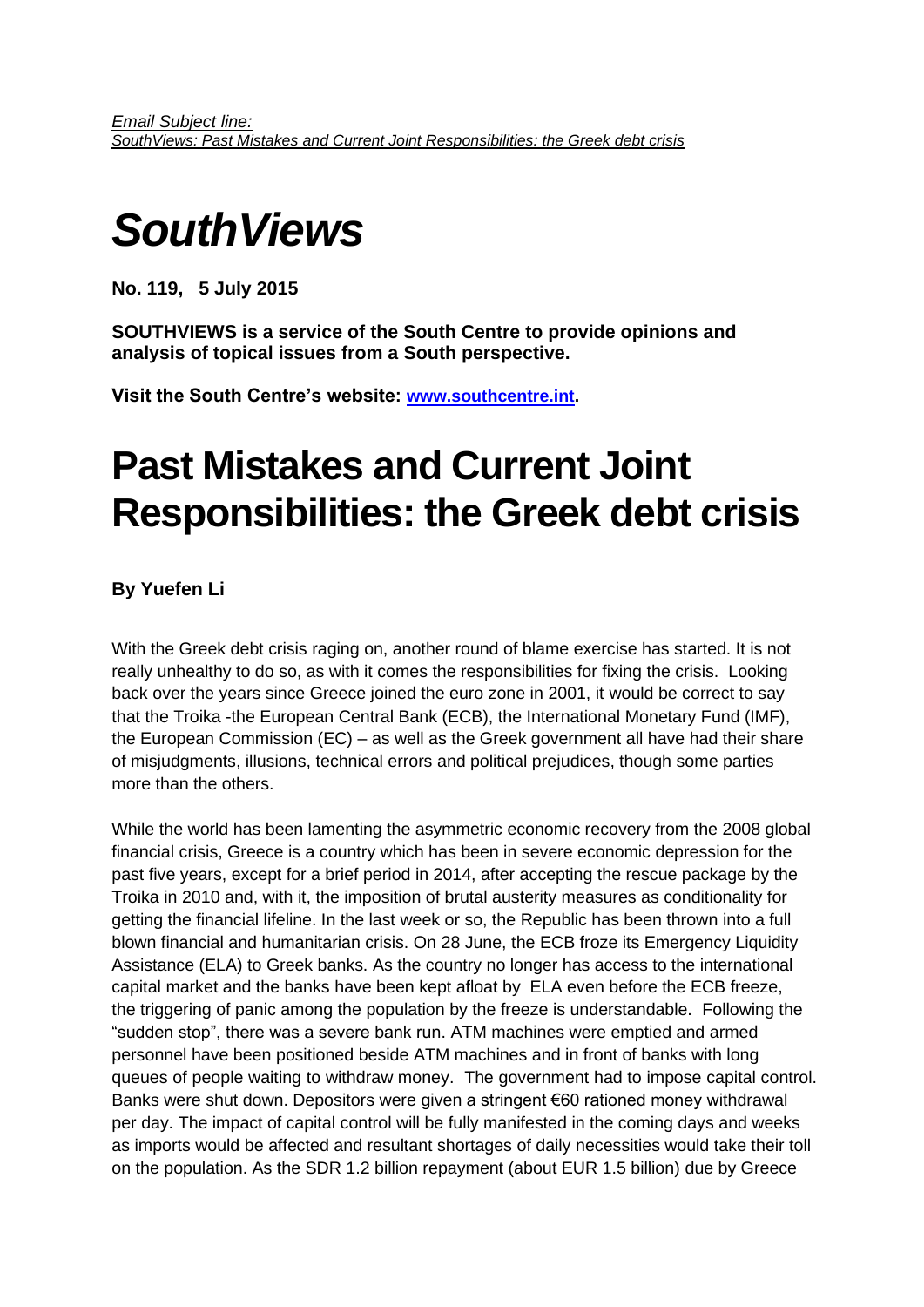to the IMF had not been paid by 30 June 2015, Greece is in arrears vis-a-vis the IMF. It seems the financial and economic situation cannot be worse for Greece.

How has Greece come to such an economic plight? What has gone wrong? These are the questions that deserve to be answered and studied in order to find a way out.

## **Reckless Lending by Eurozone Countries and Reckless Borrowing by Greece after Greece Joined the Euro**

Greece joined the euro in 2001. Though its economic fundamentals were certainly no comparison with Germany, the capital market priced the Greek risks almost at the same level as that of Germany. The Greek national debt rocketed from €168 billion in 2004 to €262 billion in 2009 and the debt to GDP ratio from around 95% in 2002 to 145% in 2010. Eurozone countries held over €200 billion of this debt by 2009.<sup>i</sup> As Paul Krugman explained, with the interest rates converged across the Euro zone, Greece, a formerly high-interest-rate country, went on a borrowing spree which was largely financed by banks in Germany and other traditionally low-interest-rate euro zone countries.<sup>ii</sup>

### **IMF and ECB Circumventing Rules to Put Off Greece Debt Restructuring**

By 2010, many economists were of the view that Greek debt was not sustainable. With credit rating agencies repeatedly downgrading Greek's long-term debt, the spread between the yield on Greek and German bonds shot up to 469 basis points, pushing up the cost of borrowing and debt re-servicing. However, the ECB was of the view that a debt restructuring would cause wide spread contagion in the Eurozone. In addition, default of a developed country was also considered hard to swallow. Although the IMF considered Greek debt had high risk of unsustainability, it went along with the ECB and the EU.

In May 2010, the troika approved a €110 billion financing package to help Greece. The IMF contributed 26 billion of SDR, the greatest ever credit exposure to a single country. In doing so, the IMF circumvented two IMF principles: 1.The IMF loan to Greece was about 26 times the Greek quota in the IMF. The maximum amount that a country can borrow from the IMF, its access limit, is typically in line with the country's IMF quota. The size of the loan to Greece was unprecedented in the IMF lending history and such magnitude had never happened to a developing country; 2. When assessing debt sustainability, the IMF admitted that there were significant uncertainties for debt sustainability and it was difficult to state categorically that debt was sustainable with a high probability. However, "while risks regarding debt sustainability are undeniably high, the Fund's support is nevertheless justified" iii. Further to the Greek package, the IMF amended its "exceptional access framework" by introducing an extra factor, namely "a high risk of international systemic spill overs", mainly with the purpose of justifying the lending to Greece. With widespread criticism and benefiting from hind sight, the IMF tried to remove this systemic risk factor revision from its lending principles in 2014, however, some major countries were against the removal of it.

Even though the IMF's financial contribution to the rescue package is less than one third, it did lend its credibility and technical expertise to back up the package. It sent an important message to the market. In addition, the IMF participation in the rescue package has shown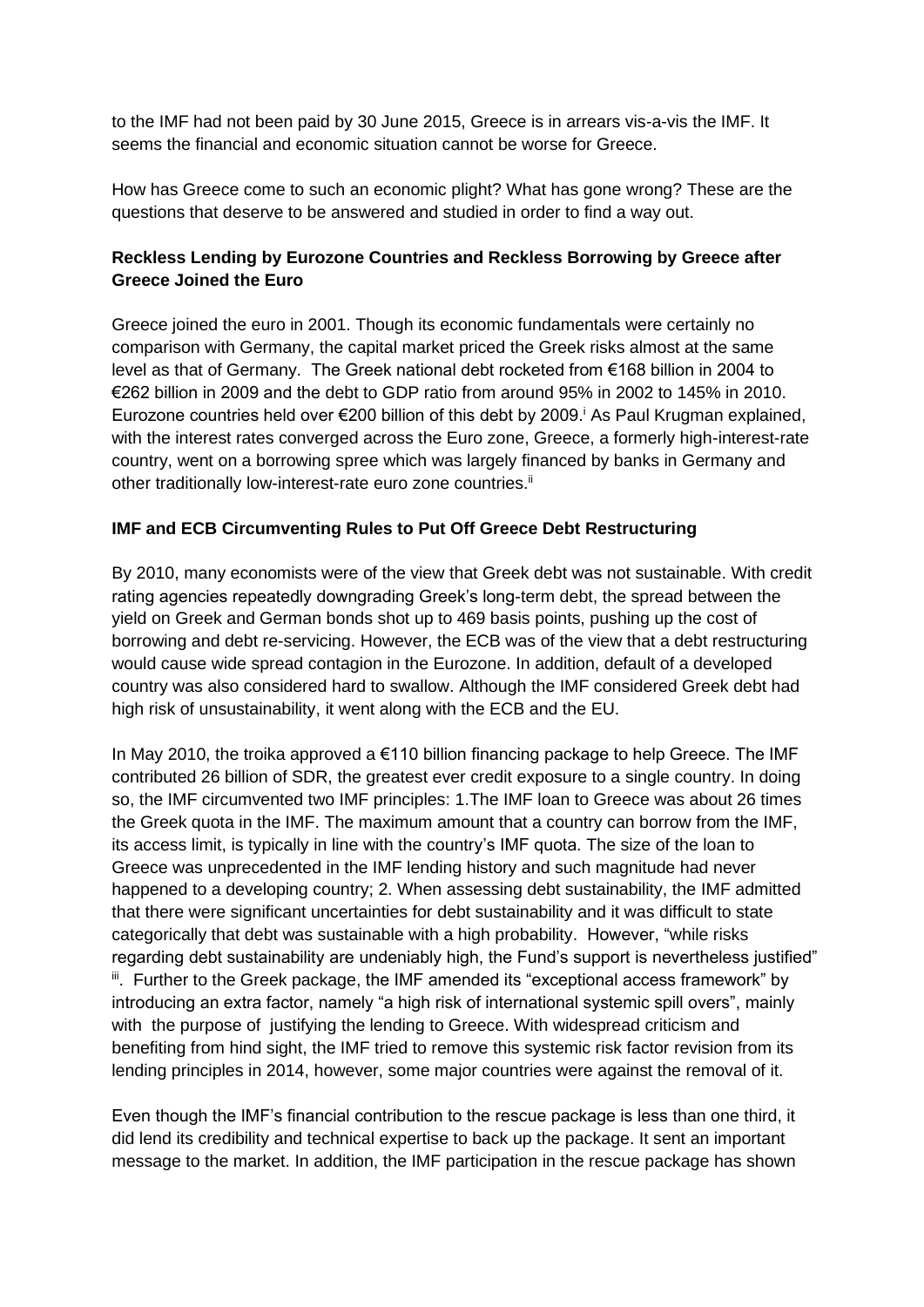once again the lack of consistency in standards and even-handedness in the lMF loans, which has been a concern at times.

For the ECB and EC, from 2009 onward, they actually went around to lobby against the idea of debt restructuring. Their obvious preference for kicking the can down the road even when the general assessment of the Greek debt was unsustainable was the main determinant for putting together a rescue package. Even though the ECB was bound largely by the nobailout clause of the Lisbon and the Maastricht Treaties, like the IMF, it decided to navigate around the rules in 2010. The ideological shackle that a developed country could also have unsustainable debt which needs to be restructured could also have played a role in this decision.

By hind sight, an earlier debt restructuring could have mitigated many problems, especially the brutal austerity and the massive migration of Greek private debt into public sectors.

### **Socializing Greek Debt to Save Financial Institutions of Core Eurozone Countries**

Most of Greece's debt now is public. But in 2010, most of the debt was private. In the two years before Greece's technical default and debt restructuring in 2012, the government continued to service the debt largely with the rescue money from the troika. This actually gave sufficient time for practically most private creditors to reduce their exposure to Greek debt to zero. Some economists thought the debt restructuring came too late and too little, meaning most private sector debt already retired or changed hands.

When debt restructuring finally took place in 2012, Nouriel Roubini noted that iv "*private creditors got a very sweet deal while most actual and future losses have been transferred to the official creditors."* After the debt restructuring, there was an increase of €130bn in the debt Greece owed to official creditors. The official sector during debt exchanges spent tens of billions of Euros buying bonds at par while the market value was 25 to 30 percent below par, with the knowledge that the reprofiled bonds would most likely not be sustainable as the debt to GDP ratio of Greece was at 140%. In this way, privately held Greek debt actually showed up on the balance sheets of the Eurozone governments, particularly the major ones.

These "sacrifices" apparently were not mainly for the sake of the Greek government and people. The reason for the huge socialization of the Greek private debt was to a large extent to protect the major financial institutions from core euro zone countries like Germany and France. These institutions started to develop huge exposure to the Greek debt, especially sovereign debt, after Greece's accession to the euro zone. Many papers have examined where the troika's bailout money has gone. Some speculated that only 11% directly financed activities of the Greek government and a large part was spent on bailing out large banks from core euro zone countries.

### **IMF's Technical Error and Resultant Excessive Austerity for Greece**

With a debt to GDP ratio increasing from 140% at the start of the bailout program of 2010 to 177%, an overall unemployment rate rising from 13% to 28% and youth unemployment rising to almost 60 percent and the GDP bout 26% below the pre-crisis peak level, it is difficult to rate the harsh conditionality as success. The key elements of the 2010 reform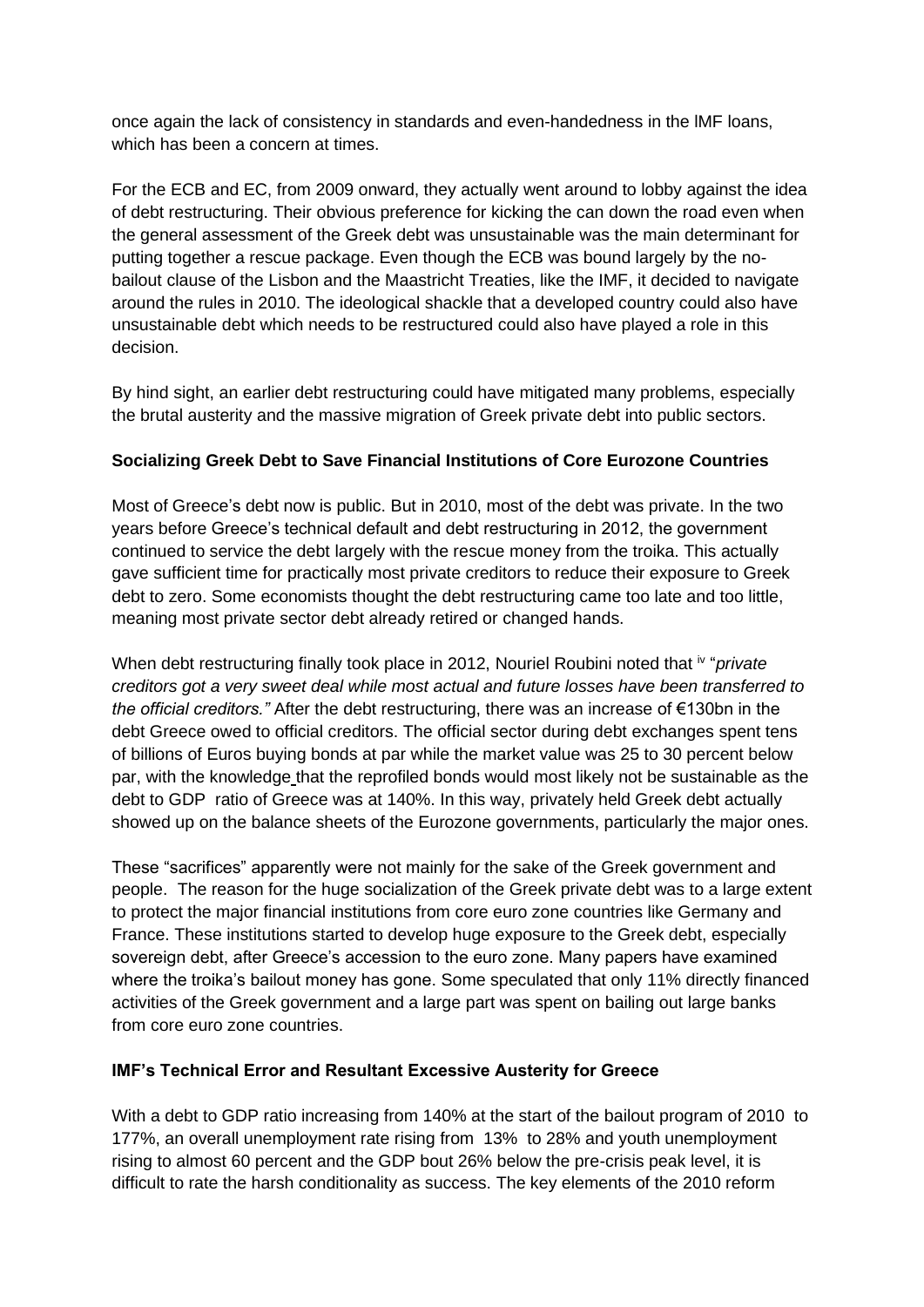package <sup>v</sup> were based on the IMF technical analysis. Fiscal consolidation was excruciating, totaling 11 percent of GDP over three years —on top of adjustment already under way. The target was to get the general government deficit under the 3 percent level by 2014 (compared with 13.6 percent in 2009). With this target**,** government **s**pending measures were expected to save 5 ¼ percent of GDP through 2013. Pensions and wages would be reduced and frozen for three years. Detailed pension legislation reform was introduced.

The subsequent economic recession and uncertainties in Greece was contrary to the expectations of the designers of the rescue package. The very honest Chief Economist of the IMF at that time wrote respectively in 2012 and 2013 in the *World Economic Outloo*k, an annual IMF report, and a co-authored paper entitled *Growth Forecast Errors and Multipli*ers to point out that the disappointing economic activities of some countries going through fiscal consolidation ran counter to their original forecasts. The main findings of these two technical pieces were that "*the multipliers used in generating growth forecasts have been systematically too low".* This means that IMF forecasts have been consistently too optimistic for countries that pursued large austerity programs. Therefore, drastic fiscal consolidation with tax hikes, spending cuts, wage and pension cuts like what Greece had would do more damage to those economies than expected. The graphs in the study showed very clearly the negative effect on the GDP growth on Greece. This actually explains the doom of the illusion that Greece could grow out of its debt problem through fiscal consolidation. Instead of earning more money through GDP growth to service debt, the economy plunged into recession. The money saved from the higher taxation and spending cuts including wage cuts would not be sufficient to service debt. No wonder the Greek economy continued to shrink years after the implementation of the IMF program. As for increasing unemployment rate, the studies stated that "forecasters significantly underestimated the increase in unemployment and the decline in domestic demand associated with fiscal consolidation".

Nevertheless, the technical error in the modelling is the determinant for the degree of fiscal consolidation and other elements of the programme which the Greek government has been requested to implement faithfully. Deviations from the programmed target would lead to nondisbursement of rescue funds, keeping the Greek government at a very short leash. There is very limited sovereignty left to the government, no monetary policy autonomy at all, no fiscal policy autonomy, no power to determine wage policy, no space to determine pension policy and even no autonomy to determine military expenditure.

#### **Sharing Responsibilities and Giving Greece a Fresh Start**

The Greek government has its share of blame for leading the country to today's economic collapse. It went on irresponsible borrowing after it cooked the books to enter into the Eurozone. They knew better than others that the debt was unsustainable. All the same, it was reluctant to restructure its unsustainable debt. The government also accepted the huge loans and the conditionality with it. However, the troika is the demander right now as if all the blame should have gone to the Greek government only. This is a time which requires joint responsibilities, in particular when the Greek population has suffered immensely and will not be better off in some years to come.

The expectation of reviving economic growth with fiscal consolidation has proved to be an illusion. Even though debt maturity and interest payments seem to be in good shape over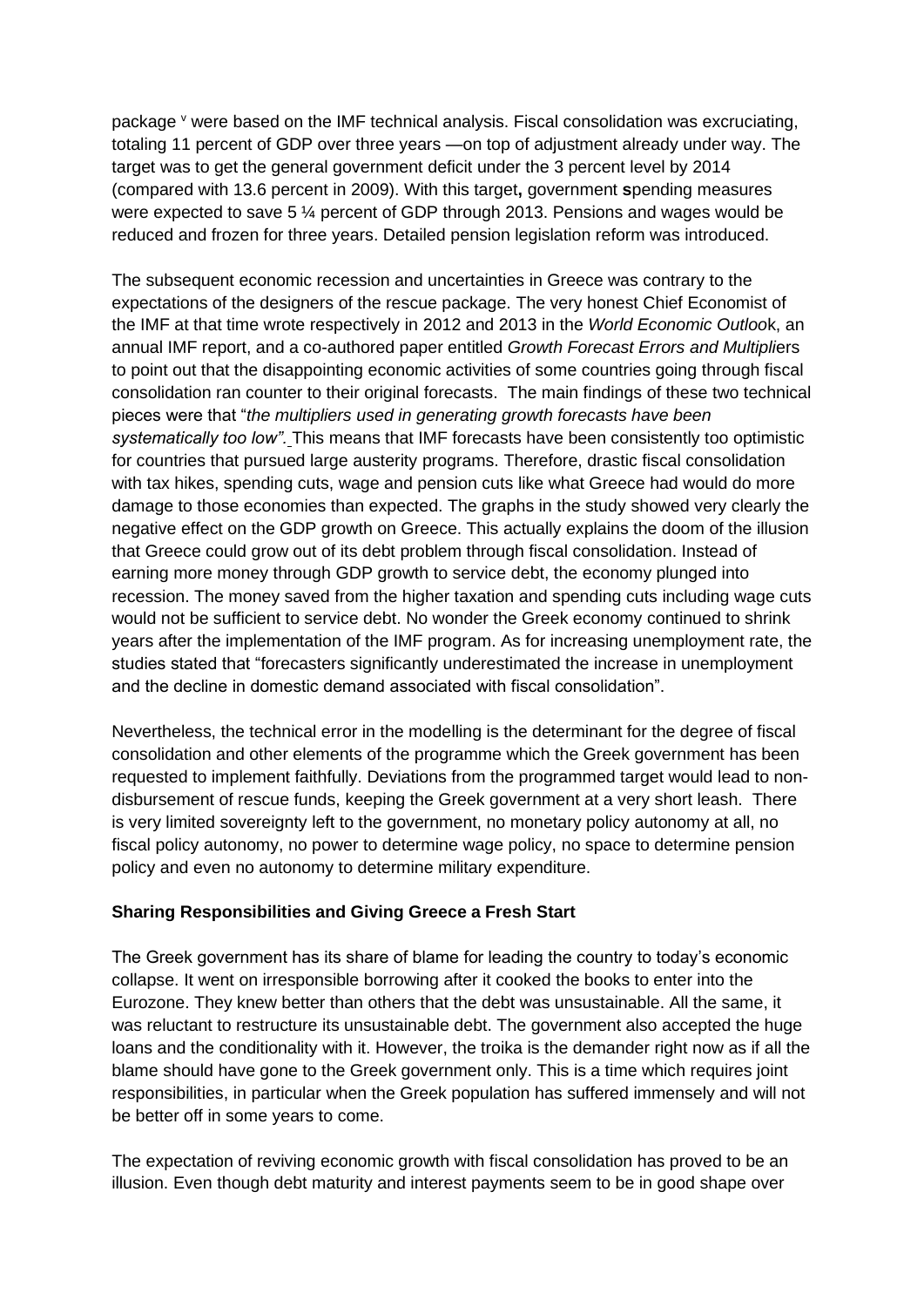the long term, the three years between 2015 and 2018 have huge financing gaps mainly because of concentrated amortisation and interest payments coming due. The latest IMF estimates are at more than 50 billion euros. Therefore there is no hope of Greece growing out of debt crisis without significant debt relief.

GDP growth is forecasted to be at zero percent for 2015 and the economic recession seems difficult to dispel. It is hard to imagine debt refinancing capabilities of the government could meet the financing needs. As the ECB, the EC governments (EFSF) and the IMF together owe almost 83% of the Greek debt and since all have had their share of mistakes contributing to the current Greek plight, they should also share the responsibilities in pulling Greece out of its debt overhang. Not doing so, would see poverty rising and the Greek economy further contracting.

The IMF turned down flatly the Greek demand for postponing the payment of loans coming due. However the IMF [Articles of Agreement](http://www.imf.org/external/pubs/ft/aa/#art5) do allow member countries to delay payments for a maximum of 5 years if a 70 per cent majority of the total IMF voting power would support such a deferred payment. Whether or not Greece would be able to win 70 per cent vote is another issue, but not to give Greece the chance of going through the process seems to be unfair. On 4 July 2015, one day before the Greek population went to cast their votes on the referendum on the new deal, the IMF had a new posting on its official website, *Nine Key Questions on Greece.* Question 4 clearly states that "*A member country can request a postponement".* Though this was belated, it did indicate Greece had this option, contrary to some signals given by the IMF before. The Greek government could consider putting forward the request for the favorable consideration of the IMF Board of Directors.

In view of the economic recession in Greece, and in order to promote country ownership of the restructuring program, it is of paramount importance that the IMF, the ECB and the EC review carefully the main elements of the conditionality together with the Greek government and be sensitive to the difficulties faced by Greece and try to see and introduce needed flexibilities. To let the previous loan program expire and have a new loan program may be considered as reasonable. In particular, the feasibility of achieving a primary surplus of 4.5% of GDP in 2016 could be reviewed, taking into consideration the effect of the multiplier in the calculation of fiscal consolidation on economic growth.

To pin hope on Greece to grow out of the current debt overhang by itself may not be feasible. There are two options ahead. One is to provide financial assistance at whatever cost for a long period of time. This will have to be of significant amount which can bridge debt servicing in the coming few years and also can increase investment in productive sectors to allow economic growth. The other option is to have another round of debt restructuring including haircut and maturity extension which could provide meaningful debt relief. Whatever the case, Greece will have to go through needed structural reform with the aim of improving competitiveness.

The resumption of the provision of ELA by the ECB would be important to keep the Greek banks liquid and maintain the normal banking functions.

The solutions and way outs would require almost all the major elements included in the reignited international debate on an international debt workout mechanism. One wonders